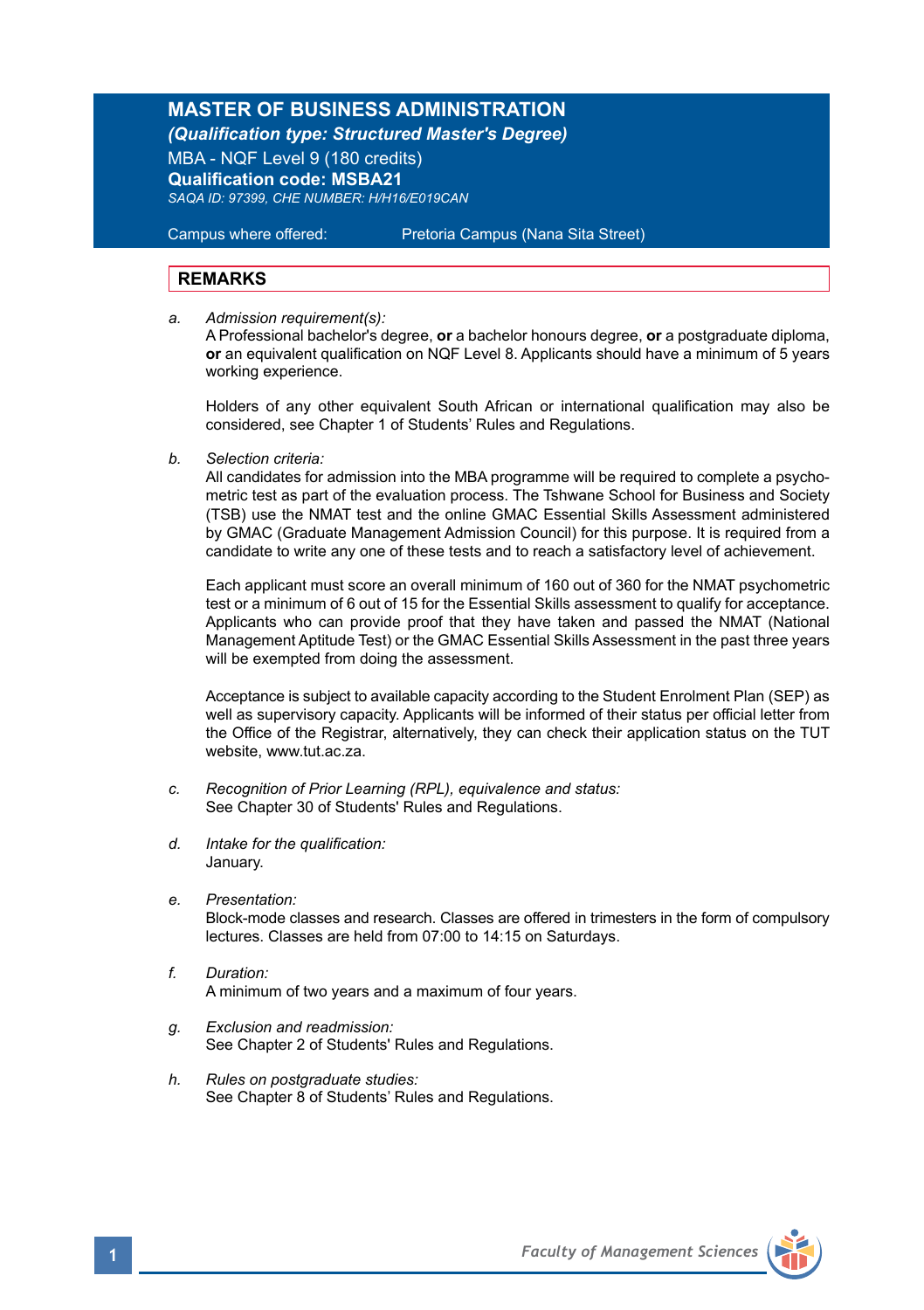## *i. Re-registration:*

A student may re-register for the module Research Project only with the permission of the Head of the Department. The purpose of the re-registration is to provide students with an opportunity to complete the project only, and not to redo it, should they fail the module.

# **CURRICULUM**

## **MODULES ARE OFFERED IN SEMESTERS AS DETERMINED BY THE DEPARTMENT.**

| <b>FIRST YEAR</b>                          |                                                   |              |               |  |  |
|--------------------------------------------|---------------------------------------------------|--------------|---------------|--|--|
| <b>CODE</b>                                | <b>MODULE</b>                                     | <b>NOF-L</b> | <b>CREDIT</b> |  |  |
| AFM138M                                    | Accounting and Financial<br>Management            | (8)          | (11,25)       |  |  |
| HRC238M                                    | Human Resources and Change<br>Management          | (8)          | (11,25)       |  |  |
| LOB139M                                    | Leadership and Organisational<br><b>Behaviour</b> | (9)          | (11,25)       |  |  |
| <b>MME138M</b>                             | Macro and Micro Economic<br>Analyses              | (8)          | (11, 25)      |  |  |
| QQD139M                                    | Quantitative and Qualitative Data<br>Analyses     | (9)          | (11, 25)      |  |  |
| <b>RBT109M</b>                             | Research Methodology                              | (9)          | (11, 25)      |  |  |
| <b>SMR139M</b>                             | Srategic Marketing                                | (9)          | (11, 25)      |  |  |
| TOTAL CREDITS FOR THE FIRST YEAR:<br>78.75 |                                                   |              |               |  |  |

#### **SECOND YEAR**

| <b>CODE</b>    | <b>MODULE</b>                          | <b>NOF-L</b> | <b>CREDIT</b> |
|----------------|----------------------------------------|--------------|---------------|
| <b>BST239M</b> | <b>Business Strategy</b>               | (9)          | (11, 25)      |
| OMR138M        | Operations Management and              | (8)          | (11, 25)      |
|                | <b>Operational Research</b>            |              |               |
| <b>RJB209M</b> | Research Project (year module)         | (9)          | (45,00)       |
| <b>RJB219R</b> | Research Project (re-registration) (9) |              | (00, 00)      |
|                | (first- and second-semester            |              |               |
|                | module, see paragraph i)               |              |               |

#### **plus any three of the following electives:**

| <b>EBV239M</b>                       | Entrepreneurship and                                       | (9) | (11, 25) |
|--------------------------------------|------------------------------------------------------------|-----|----------|
|                                      | <b>Business Development</b>                                |     |          |
| <b>ITB239M</b>                       | <b>International Business</b>                              | (9) | (11, 25) |
| <b>MTI239M</b>                       | Management of Technology and<br>Innovation                 | (9) | (11, 25) |
| <b>PMT239M</b>                       | <b>Project Management</b>                                  | (9) | (11, 25) |
| <b>PLG239M</b>                       | Public Sector Leadership and<br>Governance                 | (9) | (11, 25) |
| QME239M                              | <b>Quality Management and</b><br>Monitoring and Evaluation | (9) | (11, 25) |
| TOTAL CREDITS FOR THE SECOND YEAR:   |                                                            |     |          |
| TOTAL CREDITS FOR THE QUALIFICATION: |                                                            |     |          |

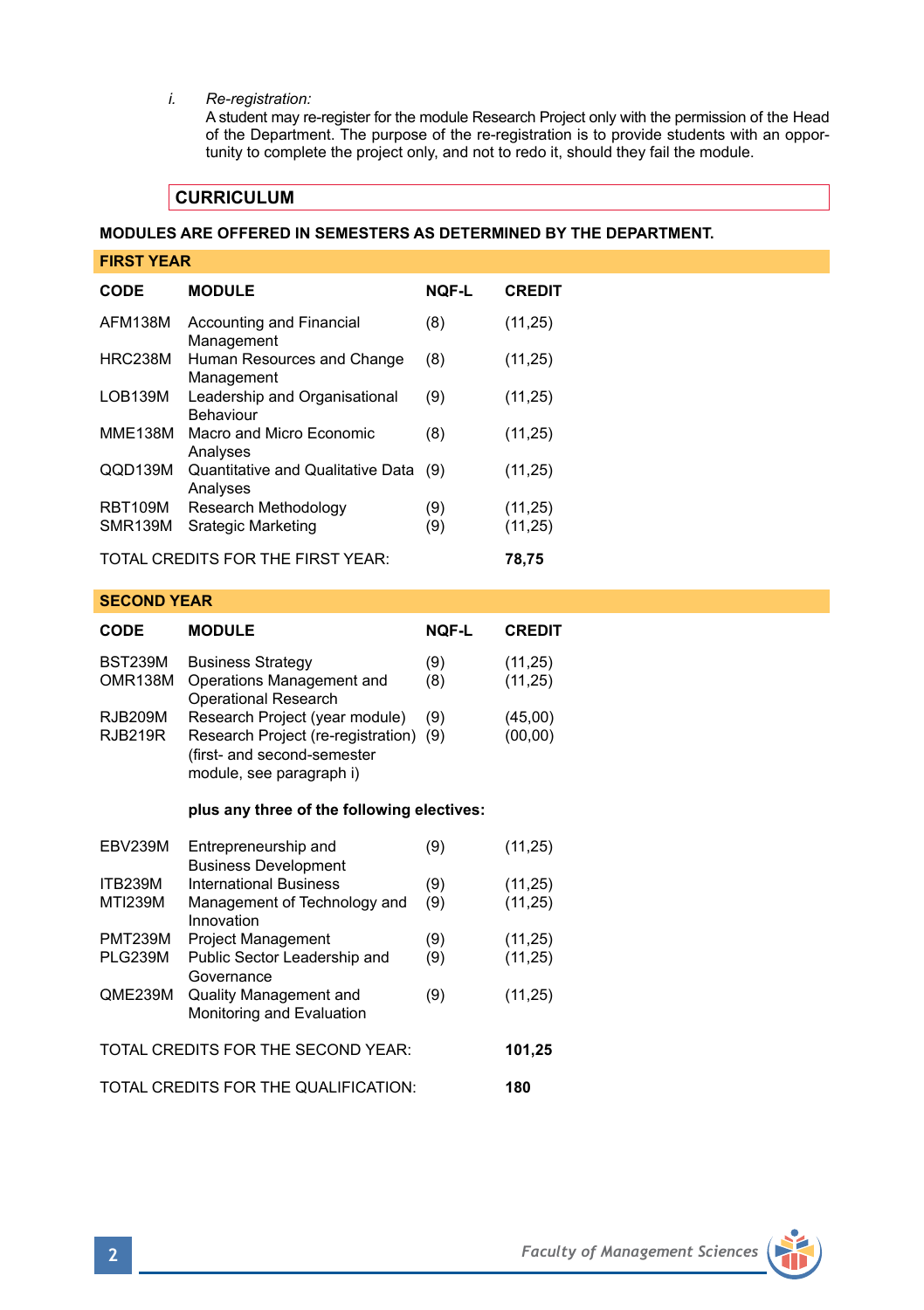# **MODULE INFORMATION (OVERVIEW OF SYLLABUS)**

The syllabus content is subject to change to accommodate industry changes. Please note that a more detailed syllabus is available at the Department or in the study guide that is applicable to a particular module. At time of publication, the syllabus content was defined as follows:

## **A**

### **ACCOUNTING AND FINANCIAL MANAGEMENT (AFM138M) 1 X 4-HOUR PAPER (OPEN BOOK)** *(Module custodian: Tshwane School for Business and Society)*

South African accounting procedures and guidelines for business administrators, the South African tax system, time value of money, financial statement analysis and interpretation, working capital management, investment in capital projects, financing decisions, dividend decisions, business valuation, mergers and take-overs, objectives of managerial finance, cost analysis and behaviour patterns, costing systems and cost allocation, budget planning and control, decision-making, performance budget planning and control, performance appraisal through statement analysis, activity-based accounting, strategic management accounting and control. (Total notional time: 112,50 hours)

**B**

## **BUSINESS STRATEGY (BST239M) 1 X 4-HOUR PAPER (OPEN BOOK)**

## *(Module custodian: Tshwane School for Business and Society)*

Introduction to Strategy. Nature and value of strategic management, the strategic management process, strategic positioning. Strategic capabilities. Strategic purpose and culture. Strategic directions and corporate level strategy. International strategy. Strategic innovation, entrepreneurship and evaluation of strategy. Strategy in action: development process and organising for success. Strategy in action: resourcing, change management and practice. (Total notional time: 112,50 hours)

**E**

## **ENTREPRENEURSHIP AND BUSINESS 1 X 4-HOUR PAPER (OPEN BOOK) DEVELOPMENT (EBV239M)**

## *(Module custodian: Tshwane School for Business and Society)*

Principles of technological entrepreneurship, sustainable development in the context of South Africa and Sub-Saharan African countries, the relationship between entrepreneurship and technological advances, creativity, innovative ideas, feasibility, growth strategies, electronics and the entrepreneur, family businesses, the Entrepreneurship Day, and sustainable development in the context of South Africa and Sub-Saharan African countries. (Total notional time: 112,50 hours)

## **H**

### **HUMAN RESOURCES AND CHANGE MANAGEMENT (HRC238M) 1 X 4-HOUR PAPER (OPEN BOOK)** *(Module custodian: Tshwane School for Business and Society)*

Optimal management strategies, manpower utilisation, the rights and responsibilities of employees, labour related matters in the context of South Africa, commonly used global and local human resources management strategies, environmental issues, affirmative action, human resource development, factors that affect human productivity in complex organisations, creating a strategic organisation, creating a learning organisation, the professional development and training of employees in complex organisations, strategic industrial relations management, key success factors and measures, implementation of strategies, performance management contracts, assessment of productivity at the workplace, good governance, utilisation of modern and innovative methods, sharing and dissemination of business-related and personal information at the workplace, utilisation of latest technologies, software applications, problem-solving and decision-making, data warehousing, information systems, and e-commerce. (Total notional time: 112,50 hours)

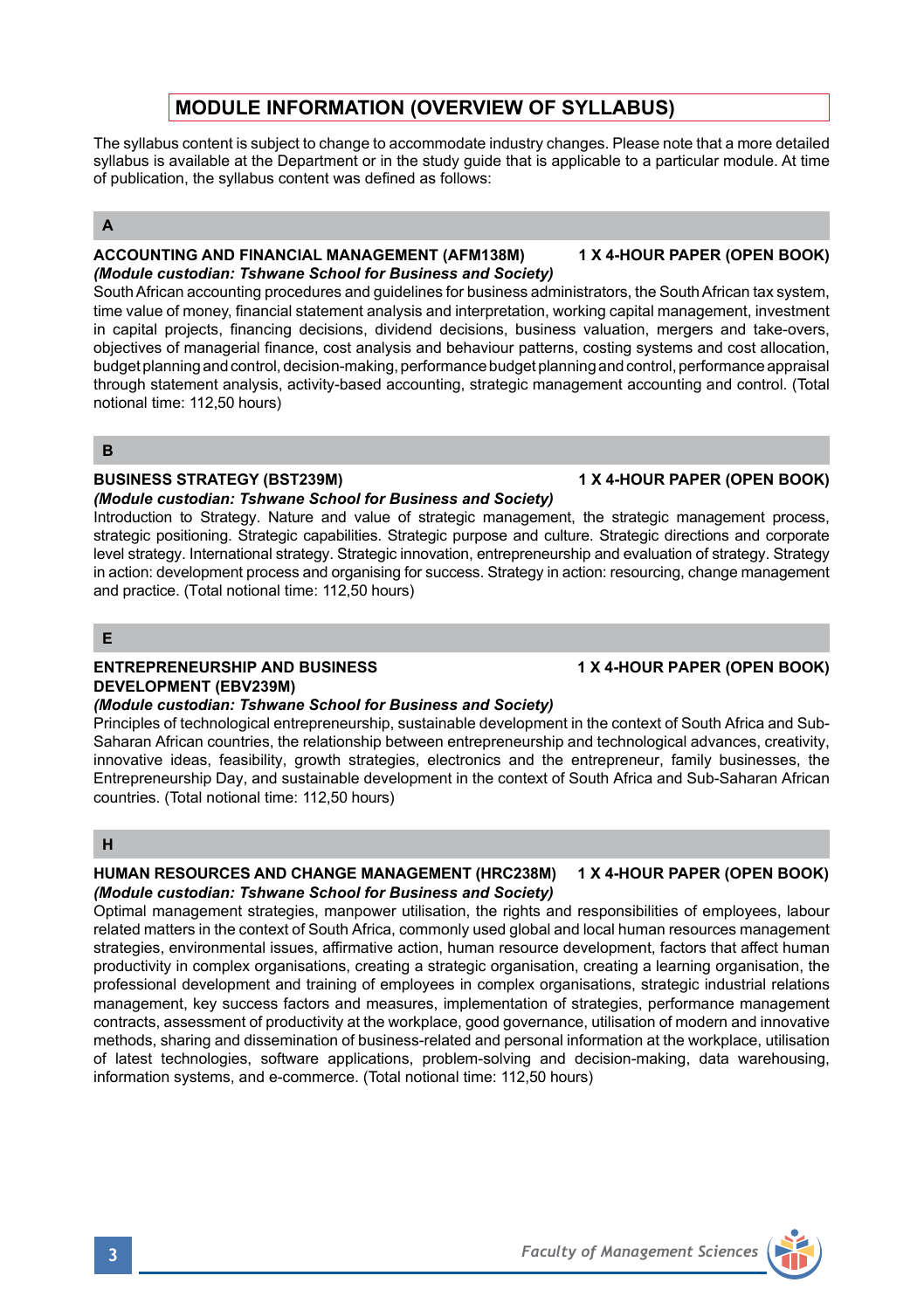**I**

## **INTERNATIONAL BUSINESS (ITB239M) 1 X 4-HOUR PAPER (OPEN BOOK)**

#### *(Module custodian: Tshwane School for Business and Society)*

Principles of international management, the development, operation and maintenance of multinational operations, Knowledge and skills that are required for successful international entrepreneurial operations, basics of environmental management systems, overview of environmental standards, the ISO 14000 Series of Standards, environmental impacts and legal requirements, environmental aspects and impacts, planning an environmental policy, environmental auditing, eco-balances, environmental reporting, developing an environmental management programme, operational control, and emergency preparedness and response. (Total notional time: 112,50 hours)

### **L**

### **LEADERSHIP AND ORGANISATIONAL BEHAVIOUR (LOB139M) 1 X 4-HOUR PAPER (OPEN BOOK)** *(Module custodian: Tshwane School for Business and Society)*

Good leadership, good corporate governance, effective leadership in the South African context, the human side of enterprise from a wholesome perspective of spirit, soul, body and social dimensions, teams, individuals, and networks in the context of the determinants of group culture, managing the performance of individual subordinates, establishing productive relationships with peers and seniors over whom the manager has no formal authority, successful leaders in action, developing a vision of the future, aligning the organisation behind the vision of the organisation, motivating people to achieve the vision of the organisation, designing effective organisations and changing them to achieve superior performance. (Total notional time: 112,50 hours)

## **M**

#### **MACRO AND MICRO ECONOMIC ANALYSES (MME138M) 1 X 4-HOUR PAPER (OPEN BOOK)** *(Module custodian: Tshwane School for Business and Society)*

Principles of macroeconomic analysis, introduction to microeconomic analysis, the economic model of the firm, revenue and demand analysis, elasticity, production cost and analysis, estimation demand and cost, profitability analysis, profit maximisation, market structure and competition, pricing strategies, decision and risk analysis. (Total notional time: 112,50 hours)

#### **MANAGEMENT OF TECHNOLOGY AND INNOVATION (MTI239M) 1 X 4-HOUR PAPER (OPEN BOOK)** *(Module custodian: Tshwane School for Business and Society)*

Principles of innovation in business and entrepreneurial sciences, value creation, the various types of innovation, the relationship between technology and innovation, tools and resources that are vital for the effective management of technology in business enterprises, managing technological breakthroughs as the catalyst for new innovative products and or processes. (Total notional time: 112,50 hours)

## **O**

## **OPERATIONS MANAGEMENT AND OPERATIONAL 1 X 4-HOUR PAPER (OPEN BOOK) RESEARCH (OMR138M)**

#### *(Module custodian: Tshwane School for Business and Society)*

External environment and stakeholders, the logistics concept, strategic approaches to logistics, operations and material flow, elements of a supply chain, inbound logistics, production requirements through purchasing, the production system, design and productivity, production planning and control, the impact of inventory on production, inventory management, outbound logistics, operations management in service industries, relevance of operations research to entrepreneurial and management studies, constraints and feasible solutions, linear programming, decision analysis, production of goods or services, scheduling, networking, facility location, management of service systems, and quality assurance. (Total notional time: 112,50 hours)

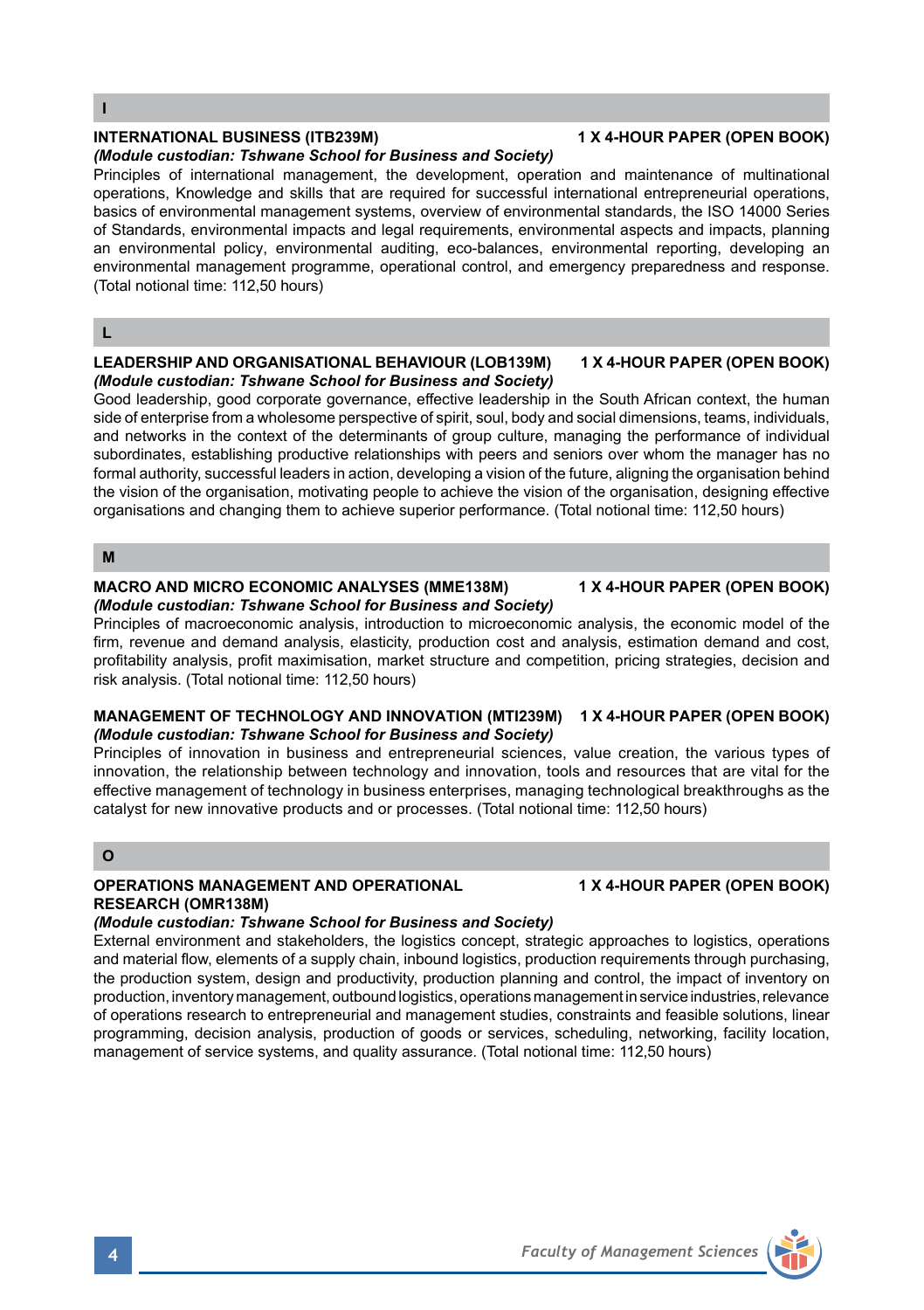## **PROJECT MANAGEMENT (PMT239M) 1 X 4-HOUR PAPER (OPEN BOOK)**

## *(Module custodian: Tshwane School for Business and Society)*

Topics such as principles of project management, qualities of a good project leader, planning and organising projects, SWOT analysis, project implementation, PERT analysis, network analysis, lags, leads and floats, precedence diagrams, early start and early finish, forward pass, backward pass, earned value analysis, monitoring, evaluation and control. (Total notional time: 112,50 hours)

## PUBLIC SECTOR LEADERSHIP AND **1 X 4-HOUR PAPER (OPEN BOOK) GOVERNANCE (PLG239M)**

## *(Module custodian: Tshwane School for Business and Society)*

Principles of social services, the South African public sector, South African Local Government and Municipalities, performance management contracts in the South African public service sector, Key Performance Areas, Key Performance Indicators, mentoring, evaluation and control in the South African public service sector, good governance and leadership in the South African public service sector, accountability, transparency, fairness, equitable distribution of resources, the role of the private sector in ensuring optimal service delivery, functions of the South African Auditor-General, the South African Batho Pele principles, the role of the South African judiciary and media in ensuring adequate service delivery in the public sector. (Total notional time: 112,50 hours)

### **Q**

#### **QUANTITATIVE AND QUALITATIVE DATA ANALYSES (QQD139M) 1 X 4-HOUR PAPER**  *(Module custodian: Tshwane School for Business and Society)*

As part of the quantitative aspect of study, the module introduces students to types of variables, frequency tables for categorical variables, summary statistics for continuous variables, one and two-sample tests of hypotheses and confidence intervals, two-by-two tests of associations, simple and multiple linear regression and correlation analysis, binary logistic regression analysis, analysis of variance, financial calculations for business studies, factor analysis, time series analysis, sample size calculations, the design of questionnaires, and proposal writing. As part of the qualitative aspect of study, the module will cover topics such as in-depth interviews, coding, text analysis, thematic analysis, discourse analysis and triangulation. Statistical packages such as SPSS, STATA, NVIVO and Atlas.ti will be used for teaching the module. (Total notional time: 112,50 hours)

## **QUALITY MANAGEMENT AND MONITORING AND 1 X 4-HOUR PAPER (OPEN BOOK) EVALUATION (QME239M)**

### *(Module custodian: Tshwane School for Business and Society)*

Principles of quality management and monitoring and evaluation, factors that affect quality, total quality management, steps in the improvement of quality, relevant techniques and philosophies, statistical process control, documentation systems, enhancing management for quality (planning, organising, leading, controlling), growth, technology and innovation, process and document ownership, ISO 900, monitoring, evaluation and control principles in the South African public and private sectors. (Total notional time: 112,50 hours)

#### **R**

## **RESEARCH METHODOLOGY (RBT109M) CONTINUOUS ASSESSMENT**

## *(Module custodian: Tshwane School for Business and Society)*

Principles of conducting research in business and entrepreneurial studies, a review of the literature, scientific writing, the write-up of research proposals, ethics in research, study designs, measurement of variables, scaling design, sampling design, secondary data sources, conducting surveys, communication with respondents, instruments for data collection, validity and reliability of measurements, observational studies, experimentation, data preparation and preliminary analysis, hypothesis testing, measures of association, multivariate analysis, and written and oral presentation of results of studies. (Total notional time: 112,50 hours)

## **RESEARCH PROJECT (RJB209M/R) PROJECT ASSESSMENT**

*(Module custodian: Tshwane School for Business and Society)* Conducting research and completing a research portfolio consisting of three research projects. The foundation of the project is the Research Methodology module. (Total notional time: 450 hours)